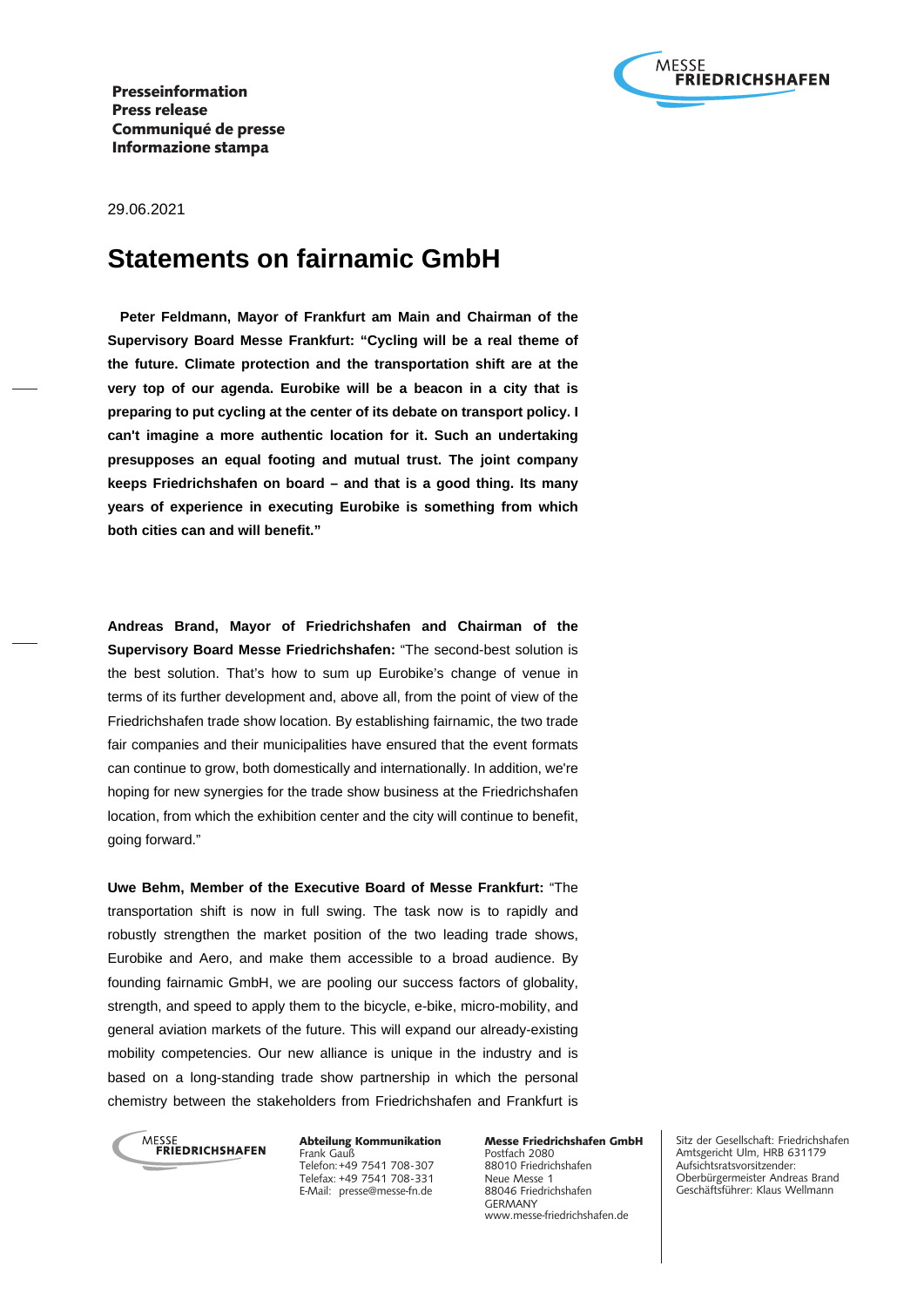

second to none."

**Klaus Wellmann, CEO of Messe Friedrichshafen:** "Our partnership with Messe Frankfurt – an absolute heavyweight in the global trade show business – is another important step in our international expansion strategy. Through this merger, we are adding key building blocks to the value chain and earning capability of our bike and aviation events, while also creating first-class access to customers. Meanwhile, the freed-up Eurobike time slot at the Friedrichshafen site will open up additional opportunities to market it as a venue for new events."

**Stefan Reisinger, Head of Eurobike and Member of the Board of Directors of Messe Friedrichshafen:** "The bicycle is the driver that will give a real and, above all, sustainable boost to advances in mobility that are imminent worldwide. We're convinced that with fairnamic GmbH we've built a foundation that will elevate our flagship show along with its Eurobike brand cluster to a new level in the future."

**Roland Bosch, Head of Aero and Member of the Board of Directors of Messe Friedrichshafen:** "In recent years, Aero Friedrichshafen has developed into the world's most important leading trade show for general aviation. Like every industry, aviation is constantly changing. As far back as ten years ago, Aero responded to the topic of electric flight and sustainability in aviation with its e-flight expo format. Now, new opportunities are emerging in the form of urban air mobility and air taxis – but new requirements, as well. With the support of Messe Frankfurt and its global sales teams, we can seize these opportunities and further expand and internationalize the Aero brand. In 2019, we demonstrated how to do this in a new market when we jointly organized and held Aero South Africa for the first time."

**Tarek Al-Wazir, Minister for Economic Affairs, Energy, Transport and Housing of the State of Hesse:** "Bikes are becoming more and more popular. Technological developments and social change are opening up completely new fields of application for them. And the COVID-19 pandemic has accelerated this trend even more. As a result, Eurobike is also moving more and more into the focus of exhibitors and the public. And Frankfurt offers it what it needs for further growth: space and a central location in Germany and Europe. Here, Eurobike can tap into new visitor groups and attract even more exhibitors. So, as Hesse's minister of economic affairs and



Abteilung Kommunikation Frank Gauß Telefon: +49 7541 708-307 Telefax: +49 7541 708-331 E-Mail: presse@messe-fn.de

Messe Friedrichshafen GmbH Postfach 2080 88010 Friedrichshafen Neue Messe 1 88046 Friedrichshafen GERMANY www.messe-friedrichshafen.de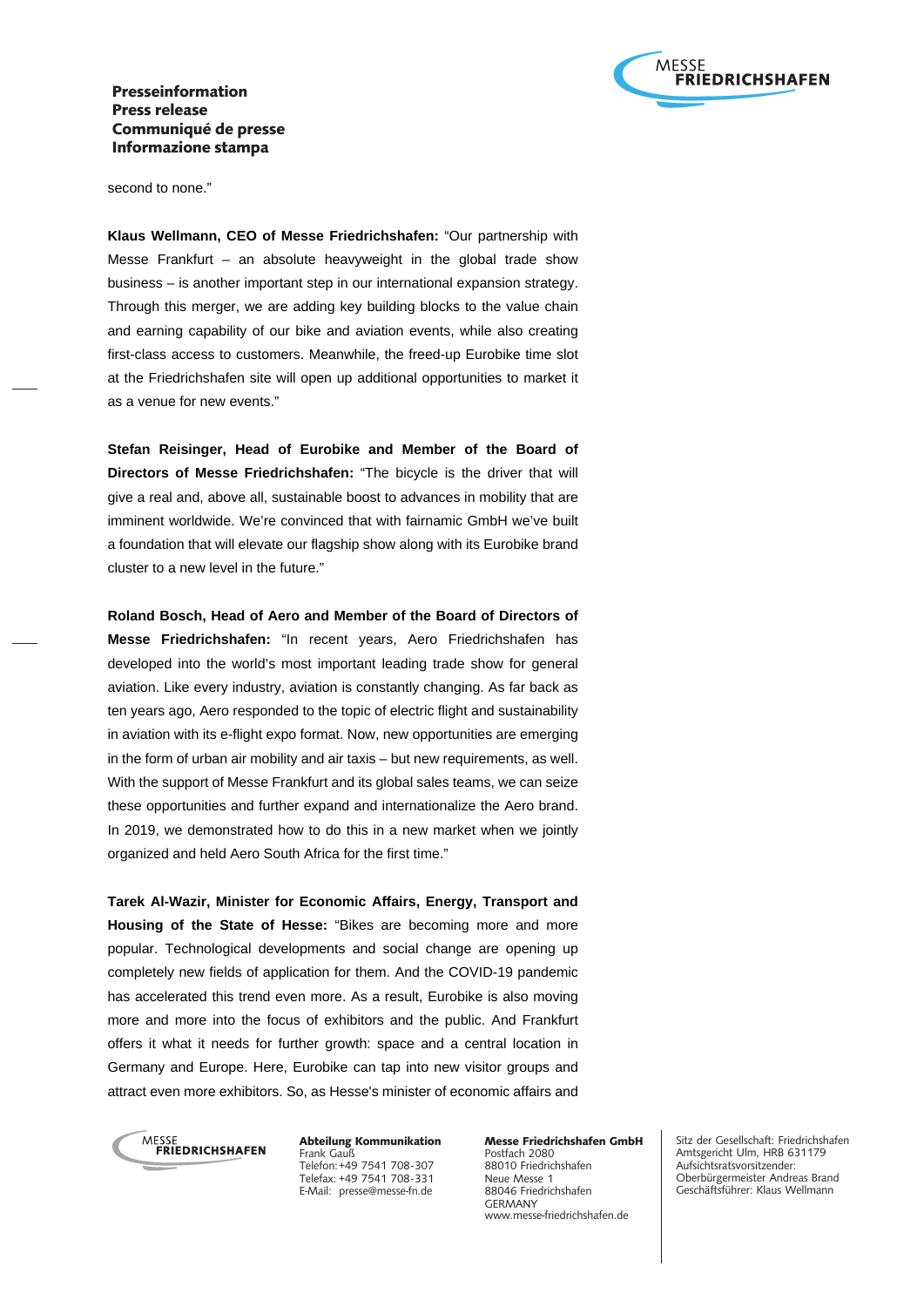

transport, and as deputy chairman of the Supervisory Board of Messe Frankfurt, I am very pleased that Eurobike is moving here, so it can develop further and continue to promote modern mobility. And I'm equally pleased that this is being done in partnership between the two trade show companies in Frankfurt and Friedrichshafen. Not only because Messe Friedrichshafen brings valuable experience and industry knowledge to the table, but also because the COVID-19 pandemic poses a challenge for all trade show companies. The answer to this challenge must not be to take the butter off each other's bread; it can only be about working together in partnership. I'm firmly convinced of this. We must find the way out of the crisis together and discover new opportunities together. Frankfurt and Friedrichshafen are demonstrating how to go about it. Messe Frankfurt has gained a new, attractive event, and Messe Friedrichshafen is improving its chances of tapping into new markets at home and abroad through this collaboration. This is why I believe that everyone will benefit from Eurobike's move to Frankfurt – from the trade show companies and the bicycle industry to the cyclists themselves. And, in the end, the business center and climate-friendly mobility, as well."

**Burkhard Stork, President of the German Bicycle Industry Association (Zweirad-Industie-Verband):** "This is really good news for Eurobike. It will now remain strong; in fact, it will get even stronger. What we know about Eurobike and what we appreciate about it is that it's able to showcase bikes and present them as an experience. And that will remain the case. Plus, it will be supplemented by another strong element, which is that we're moving to a trade show site in the middle of a major city, where cycling as part of everyday life is a huge topic, just as it is these days in every German city, across Europe and around the world. It's great that Messe Friedrichshafen is taking this step. I have a lot of respect for the fact that the company has now said 'We want to position ourselves even more strongly and that's why we've looked for a strong partner.' I'm delighted that Messe Frankfurt has decided to get on board. They've demonstrated what we have always known: Bikes are also great from a business perspective. I'm pleased for the German bicycle industry that the German Bicycle Industry Association can continue to be a partner of such a strong and successful trade show. The German bicycle industry wants to show what it can do. It wants to get people even more excited about its products in their everyday life, leisure, and sports. We want to do that together at an attractive trade show and show the world what we're capable of. I'm sure that with these changes,



Abteilung Kommunikation Frank Gauß Telefon: +49 7541 708-307 Telefax: +49 7541 708-331 E-Mail: presse@messe-fn.de

Messe Friedrichshafen GmbH Postfach 2080 88010 Friedrichshafen Neue Messe 1 88046 Friedrichshafen GERMANY www.messe-friedrichshafen.de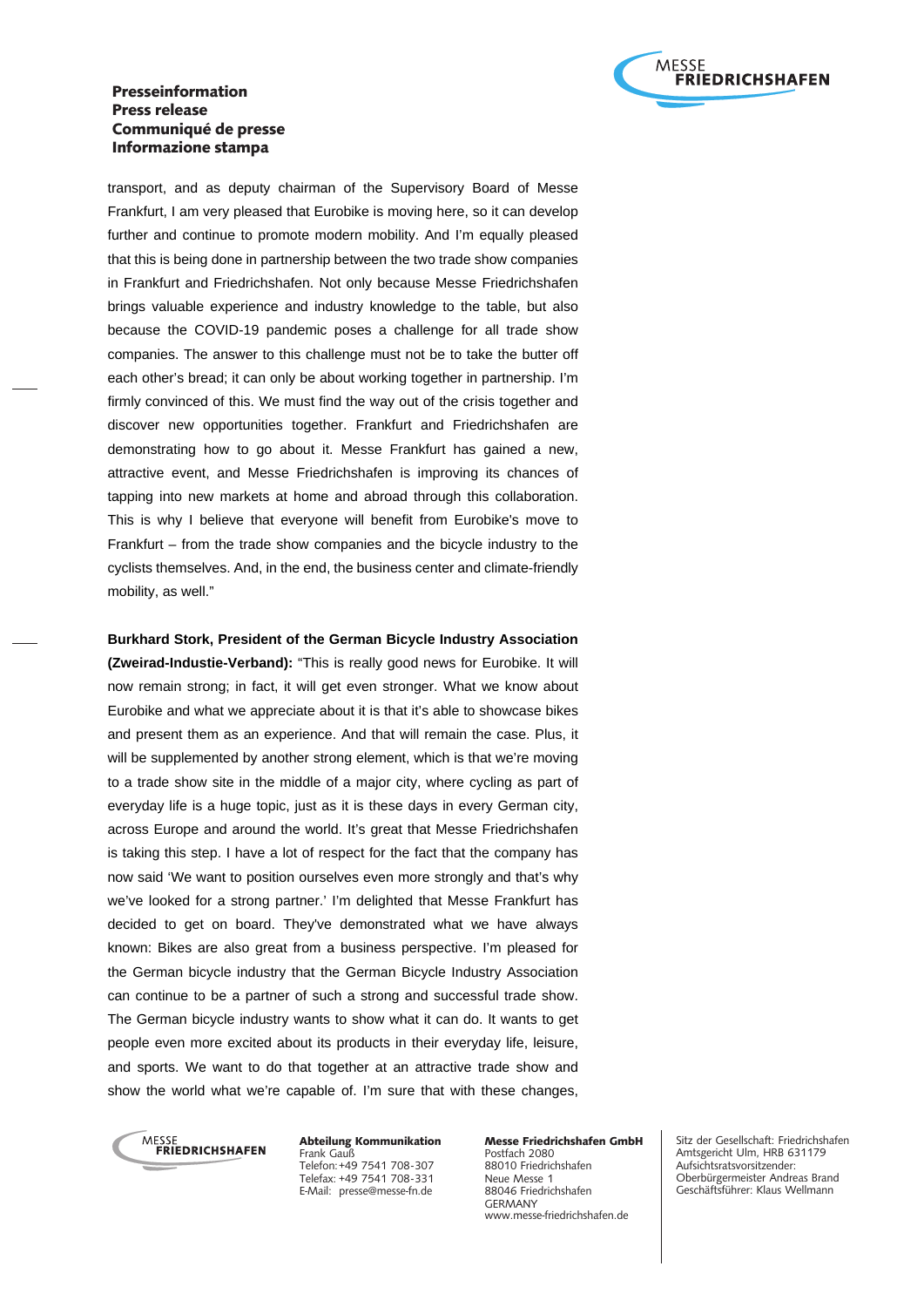

Eurobike will remain the world's leading bicycle trade show in the future."

**Bernhard Lange, CEO, Paul Lange & Co. OHG:** "Eurobike, it can be proudly said, is the leading trade show for the global bicycle industry. However, given the worldwide growth of our industry, the Friedrichshafen location has reached its limits. So, it was high time for a really big move. The international bicycle industry's move from Friedrichshafen to Frankfurt will elevate this global industry gathering to a new level. There's no doubt that cycling is now an integral part of mobility, especially urban mobility. As a general distributor for Shimano, we are extremely pleased that, starting in 2022, Eurobike will be held in an inner-city exhibition center in one of Europe's major metropolitan regions. We anticipate that Frankfurt will do everything in its power to optimally showcase the new age of bicycle mobility in all its aspects and in an inner-city setting. In particular, we'll be able to perfectly target everyday riders, whose numbers have grown many times over in recent months, in Frankfurt. Furthermore, Frankfurt as a trade fair location offers decisive advantages in terms of infrastructure. It's located in the heart of Europe's largest bicycle market, and the exhibition center is ideally connected to the rail and highway networks, as well as to one of the largest international commercial airports in Europe. This will enable Eurobike to live up to its claim of being Germany's leading global trade show even better. So, this move is really a major step towards establishing Eurobike in this leading role in the future. Particularly given the enormous growth over the past few months and the massively increased importance of our industry at every level – from business, politics, and public administration to the societal level –, we need a strong flagship show that can intimately convey this claim and this importance in its entirety to a broad, multi-layered and international audience. Needless to say, I have fond memories of Friedrichshafen, but in a rapidly changing world – which also applies to cycling – the future of this flagship trade show lies in Frankfurt. Team Shimano is looking forward to it."

**Claus Fleischer, CEO, Bosch eBikes Systems:** "Bicycles and pedelecs are important building blocks for sustainable and healthy mobility that make our cities and our everyday lives more livable. As an industry, we aim to promote a positive cycling culture and would like to have a strong, attractive and leading international trade show for the entire bicycle sector. Hosting the trade show in a major European metropolis increases its international appeal. The new concept with its mix of sport-oriented and urban cycling



Abteilung Kommunikation Frank Gauß Telefon: +49 7541 708-307 Telefax: +49 7541 708-331 E-Mail: presse@messe-fn.de

Messe Friedrichshafen GmbH Postfach 2080 88010 Friedrichshafen Neue Messe 1 88046 Friedrichshafen GERMANY www.messe-friedrichshafen.de